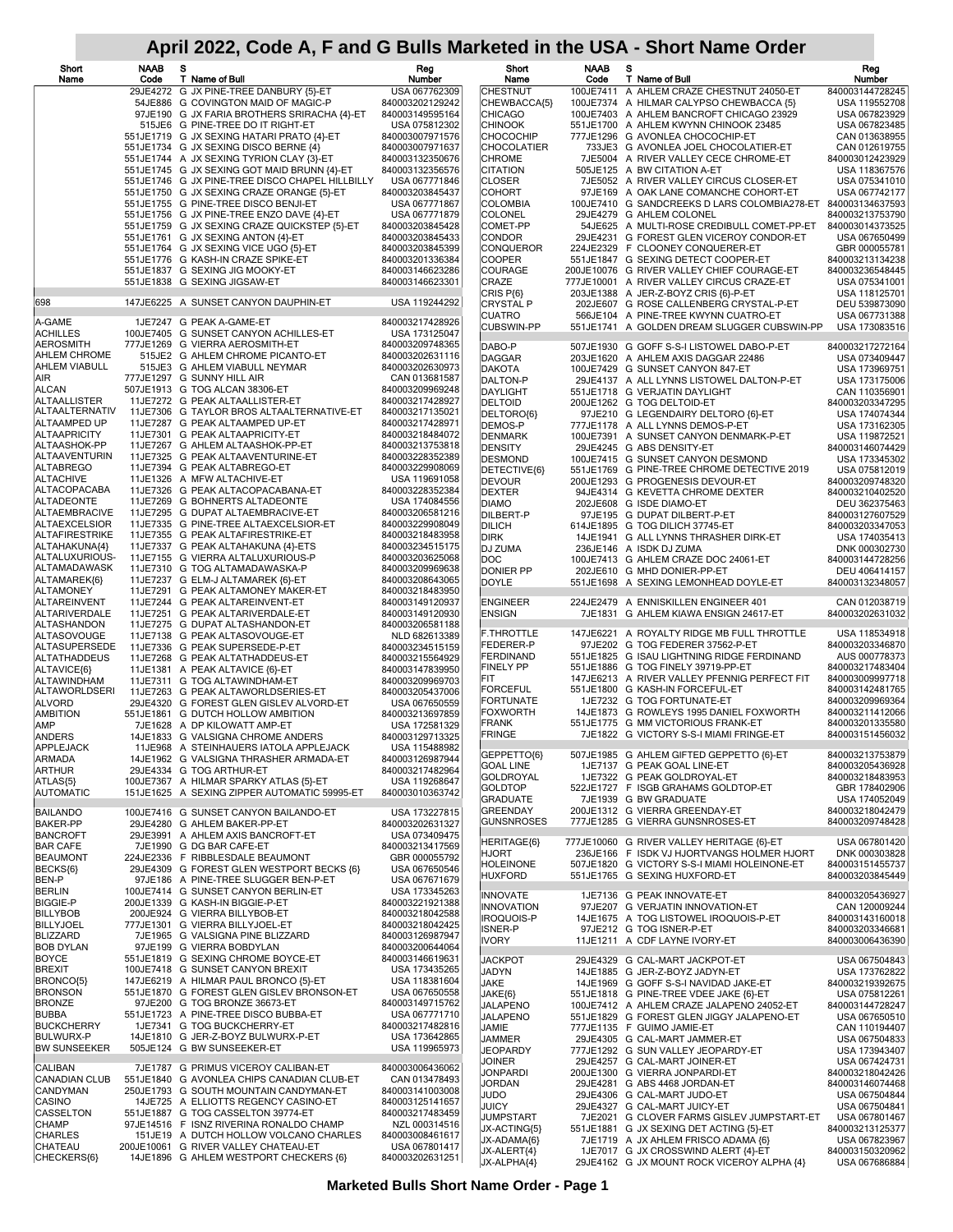| Short<br>Name                           | <b>NAAB</b><br>Code | s<br>T Name of Bull                                                                                         | Reg<br>Number                      | Short<br>Name                          | <b>NAAB</b><br>Code | s<br>T Name of Bull                                                                                         | Reg<br>Number                      |
|-----------------------------------------|---------------------|-------------------------------------------------------------------------------------------------------------|------------------------------------|----------------------------------------|---------------------|-------------------------------------------------------------------------------------------------------------|------------------------------------|
| JX-ALTAALLOY{4}                         |                     | 11JE7026 G JX ELM-J ALTAALLOY {4}-ET                                                                        | 840003200373379                    | JX-DEALDASH{5}                         |                     | 1JE7185 G JX PEAK DEALDASH {5}-ET                                                                           | 840003206963193                    |
| JX-                                     |                     | 11JE7193 G JX PEAK ALTAAPPROVE {5}-ET                                                                       | 840003206963226                    | JX-DEEPDIVE{5}                         |                     | 1JE7344 G JX PEAK DEEPDIVE {5}-ET                                                                           | 840003234515173                    |
| JX-ALTAARDAL{5}<br>JX-ALTAARVO{4}       |                     | 11JE7262 G JX PEAK ALTAARDAL {5}-ET<br>11JE7145 G JX PEAK ALTAARVO {4}-ET                                   | 840003206963232<br>840003206963139 | JX-DELPIT{5}<br>JX-DIRECTION{5}        |                     | 29JE4221 G JX FARIA BROTHERS DELPIT {5}-ET<br>1JE7288 G JX PEAK DIRECTION {5}-ET                            | 840003206191446<br>840003215564960 |
| JX-ALTAATHLETE                          |                     | 11JE1370 A JX PEAK ALTAATHLETE {5}-ET                                                                       | 840003145378375                    | JX-DIRRELL-PP-                         |                     | 1JE7142 G JX CO-OP GD DIRRELL {4}-PP-ET                                                                     | 840003207349700                    |
| JX-                                     |                     | 11JE7303 G JX CO-OP ALTABAGWELL {4}-ET                                                                      | 840003206963324                    | JX-DIXON{3}                            |                     | 100JE7401 A JX MIDWAY AVON DIXON {3}-ET                                                                     | 840003143804421                    |
| JX-ALTABALE{4}                          |                     | 11JE1365 A JX FARIA BROTHERS ALTABALE {4}                                                                   | 840003144724230                    | JX-DORSAI{5}                           |                     | 147JE6229 A JX DUPAT JLS STRMCLD DORSAI {5}-ET                                                              | 840003141725606                    |
| JX-ALTABIG HIT<br><b>JX-ALTABOWLINE</b> |                     | 11JE7293 G JX PEAK ALTABIG HIT {6}-ET<br>11JE7305 G JX PEAK ALTABOWLINE {6}-ET                              | 840003218483952<br>840003215564910 | JX-DOUBLE PLAY<br>JX-DRAKE{5}          |                     | 1JE7289 G JX PEAK DOUBLE PLAY {5}-ET<br>551JE1883 G JX FOREST GLEN GALLANTRY DRAKE                          | 840003215564964<br>USA 067650570   |
| JX-ALTACAPTIVA                          |                     | 11JE7371 G JX PEAK ALTACAPTIVA {5}-ET                                                                       | 840003228352336                    | JX-                                    |                     | 1JE7294 G JX PEAK DREAMCHASER {5}-ET                                                                        | 840003215564967                    |
| JX-                                     |                     | 11JE7200 G JX PEAK ALTADEANDRE {5}-ET                                                                       | 840003215564810                    | JX-DRU{4}                              |                     | 1JE7135 G JX TWINRIDGE DRU {4}-ET                                                                           | 840003148280163                    |
| JX-ALTAFINAL<br>JX-                     |                     | 11JE7083 G JX PINE-TREE ALTAFINAL SHOW {4}-ET<br>11JE7333 G JX PEAK ALTAFIREOPAL {6}-ET                     | USA 067771958<br>840003228352351   | JX-DYBALA{4}<br>JX-EFRON-P{4}          |                     | 551JE1709 A JX FARIA BROTHERS DYBALA {4}-ET<br>551JE1771 G JX SEXING BERRARA EFRON {4}-P-ET                 | 840003140305952<br>840003143701521 |
| JX-ALTAGOULD                            |                     | 11JE7080 G JX FARIA BROTHERS ALTAGOULD {4}-ET                                                               | 840003200650241                    | JX-ELVIS{6}                            |                     | 200JE1210 G JX VIERRA ELVIS {6}-ET                                                                          | 840003200644037                    |
| JX-                                     |                     | 11JE1382 A JX PEAK ALTAGRAPPLE {5}-ET                                                                       | 840003147840033                    | JX-ENZO{3}                             |                     | 100JE7400 A JX CLOVER PATCH AVON ENZO {3}                                                                   | USA 119904055                      |
| JX-<br>JX-ALTAHEIR{6}                   |                     | 11JE1393 G JX LYLESTANLEY ALTAHASHTAG {5}-ET<br>11JE1346 A JX PEAK ALTAHEIR {6}-ET                          | USA 173297636<br>840003138498950   | JX-FAMILIA{3}<br>JX-FERRARI{4}         |                     | 551JE1699 A JX FARIA BROTHERS FAMILIA {3}-ET<br>97JE198 G JX FARIA BROTHERS ENZO FERRARI {4}-               | 840003126052286<br>840003200648888 |
| JX-                                     |                     | 11JE7156 G JX PEAK ALTAINCENTIVIZE {4}-ET                                                                   | NLD 682613271                      | JX-FREUD{4}                            |                     | 777JE1245 G JX AHLEM FREUD {4}                                                                              | 840003202631083                    |
| JX-ALTAJAMALL                           |                     | 11JE7115 G JX PEAK ALTAJAMALL {4}-ET                                                                        | NLD 682613783                      | JX-FRITO -P{5}                         |                     | 29JE4268 G JX RDO FRITO {5}-P-ET                                                                            | 840003133376066                    |
| JX-ALTAJERICO<br><b>JX-ALTAJETSON</b>   |                     | 11JE1396 A JX PEAK ALTAJERICO {5}-ET<br>11JE7042 G JX FARIA BROTHERS ALTAJETSON {4}-ET 840003144724598      | 840003147839997                    | JX-FULLER{5}<br>JX-GALANTIS{6}         |                     | 1JE7049 G JX FARIA BROTHERS FULLER {5}-ET<br>7JE2036 G JX DUPAT VJ GISLEV GALANTIS {6}-ET                   | 840003200650032<br>840003209721941 |
| JX-                                     |                     | 11JE7162 G JX PEAK ALTAKARAOKE {5}-ET                                                                       | 840003206963168                    | JX-GALLANTRY{4}                        |                     | 551JE1762 G JX SEXING GALLANTRY {4}-ET                                                                      | 840003203845448                    |
| JX-ALTAKENO{6}                          |                     | 11JE7368 G JX DUPAT ALTAKENO {6}-ET                                                                         | 840003206581246                    | JX-GARRY{6}                            |                     | 551JE1852 G JX PINE-TREE 1597 GISLEV NED 2533 {6}-                                                          | USA 067762533                      |
| JX-ALTAMANDO                            |                     | 11JE7177 G JX PEAK ALTAMANDO {5}-ET                                                                         | 840003206963225                    | JX-GARTH{6}                            |                     | 551JE1869 G JX SUNNY RIDGE TRIUMPH GARTH {6}                                                                | USA 174129026                      |
| JX-<br>JX-                              |                     | 11JE7186 G JX PEAK ALTAMATCHPLAY {4}-ET<br>11JE7210 G JX PEAK ALTAMAXIMITE {4}-ET                           | 840003213571832<br>840003206963216 | JX-GO ON{4}<br>JX-GOALS -P{5}          |                     | 551JE1824 G JX SEXING BERRARA GO ON {4}-ET<br>507JE1899 G JX JER-Z-BOYZ SSI GOALS {5}-P-ET                  | 840003146619661<br>USA 173862773   |
| JX-                                     |                     | 11JE7174 G JX PEAK ALTAMCCAFFREY {5}-ET                                                                     | 840003206963191                    | JX-GOLDBRICK P                         |                     | 551JE1644 A JX SEXING GOLDBRICKP 60877 {4}-P-ET                                                             | 840003010364624                    |
| JX-                                     |                     | 11JE7353 G JX PEAK ALTAMEGABOWL {5}-ET                                                                      | 840003217428983                    | JX-GOT MAID{5}                         |                     | 551JE1650 A JX SUNSET CANYON GOT MAID {5}-ET                                                                | USA 119407594                      |
| JX-ALTAMINERVA<br>JX-ALTAMONTRA         |                     | 11JE7296 G JX PEAK ALTAMINERVA {5}-ET<br>11JE1369 A JX PEAK ALTAMONTRA {6}-ET                               | 840003209774664<br>840003140986383 | JX-HENDRIX{4}                          |                     | 1JE7343 G JX VIERRA HENDRIX {4}-ET<br>97JE193 G JX AVON ROAD HIXTON {4}-ET                                  | 840003209748346<br>840003141545595 |
| JX-ALTAMOURA-                           |                     | 11JE7266 G JX FARIA BROTHERS ALTAMOURA {5}-P-                                                               | 840003216568786                    | JX-HIXTON{4}<br>JX-HOOPTIE-P{4}        |                     | 14JE1830 G JX AVI-LANCHE KOBE HOOPTIE {4}-P-ET                                                              | 840003148507540                    |
| JX-                                     |                     | 11JE1334 A JX FARIA BROTHERS ALTANOWITZKI {4}                                                               | 840003135124160                    | JX-ICONIC{5}                           |                     | 1JE7223 G JX PEAK ICONIC {5}-ET                                                                             | 840003149120925                    |
| JX-<br>JX-ALTAPICKENS                   |                     | 11JE7292 G JX PEAK ALTAODYSSEUS {5}-ET                                                                      | 840003218483949                    | JX-IGGYPOP{4}                          |                     | 200JE1309 G JX VIERRA IGGYPOP {4}                                                                           | 840003218042432                    |
| JX-ALTARICHT{5}                         |                     | 11JE7359 G JX PEAK ALTAPICKENS {5}-ET<br>11JE1338 A JX FARIA BROTHERS ALTARICHT {5}-ET                      | 840003228352491<br>840003135124426 | JX-IZZO{6}<br>JX-JARGON{3}             |                     | 29JE4227 G JX SANDCREEKS WESTPORT IZZO {6}-ET 840003151934289<br>551JE1708 A JX FOREST GLEN AVON JARGON {3} | USA 067650225                      |
| JX-ALTARODMAN                           |                     | 11JE7235 G JX PEAK ALTARODMAN {5}-ET                                                                        | 840003149120929                    | JX-JIGGY{6}                            |                     | 551JE1717 A JX KASH-IN GOT JIGGY {6}-ET                                                                     | 840003138463636                    |
| JX-ALTAROLL                             |                     | 11JE7290 G JX PEAK ALTAROLL TIDE {5}-ET                                                                     | 840003218483948                    | JX-JOCKEY{5}                           |                     | 29JE4326 G JX CAL-MART JOCKEY {5}-ET                                                                        | USA 067504835                      |
| <b>JX-ALTAROZIER</b><br>JX-ALTASABAN{4} |                     | 11JE1349 A JX FARIA BROTHERS ALTAROZIER {3}<br>11JE7047 G JX FARIA BROTHERS ALTASABAN {4}-ET                | 840003140371346<br>840003200649644 | JX-JONES{3}<br>JX-JOURNEY{5}           |                     | 1JE1080 A JX AARDEMA JONES {3}<br>29JE4282 G JX ABS 2208 JOURNEY {5}-ET                                     | 840003012659145<br>840003223362208 |
| JX-ALTASAORSA                           |                     | 11JE7297 G JX PEAK ALTASAORSA {5}-ET                                                                        | 840003217428942                    | JX-JULIAN{5}                           |                     | 29JE4338 G JX CAL-MART JULIAN {5}-ET                                                                        | USA 067484910                      |
| JX-ALTASASSO{4}                         |                     | 11JE7161 G JX TWINRIDGE ALTASASSO {4}-ET                                                                    | 840003207538047                    | JX-KAWHI{4}                            |                     | 97JE180 A JX FARIA BROTHERS KAWHI {4}                                                                       | 840003144724398                    |
| JX-ALTASHAVAR<br>JX-                    |                     | 11JE7199 G JX PEAK ALTASHAVAR {5}-ET<br>11JE7212 G JX PEAK ALTASHOWOFF {5}-ET                               | 840003215564805<br>840003206963255 | JX-KELLEN{5}<br>JX-KELVIN-P{4}         |                     | 551JE1812 G JX FARIA JIGGY KELLEN {5}-ET<br>515JE1 G JX JER-Z-BOYZ KELVIN {4}-P-ET                          | 840003143701936<br>USA 173269589   |
| <b>JX-ALTASIDE BET</b>                  |                     | 11JE7298 G JX CAL-MART ALTASIDE BET {5}-ET                                                                  | USA 067424779                      | JX-KIAWA -P{6}                         |                     | 7JE1617 A JX AHLEM BALTAZAR KIAWA {6}-P-ET                                                                  | USA 067823735                      |
| JX-ALTASIDRA{5}                         |                     | 11JE7308 G JX KASH-IN ALTASIDRA {5}                                                                         | 840003215633197                    | JX-KISS{5}                             |                     | 200JE1310 G JX VIERRA KISS {5}-ET                                                                           | 840003218042442                    |
| JX-<br>JX-ALTASMART                     |                     | 11JE7351 G JX PEAK ALTASINGLETON {5}-ET                                                                     | 840003224956551                    | JX-KLEERLY{5}                          |                     | 1JE7110 G JX FARIA BROTHERS KLEERLY {5}-ET                                                                  | 840003200650065                    |
| JX-ALTASOLASTA                          |                     | 11JE1350 A JX FARIA BROTHERS ALTASMART {4}<br>11JE7352 G JX PEAK ALTASOLASTA {6}-ET                         | 840003140371373<br>840003218483944 | JX-KOBE-P{3}<br>JX-KUDLOW{5}           |                     | 200JE1142 A JX FARIA BROTHERS KOBE {3}-P-ET<br>29JE4154 G JX FARIA BROTHERS KUDLOW {5}-ET                   | 840003140305965<br>840003149595637 |
| JX-                                     |                     | 11JE7356 G JX PEAK ALTASUPERBET {6}-ET                                                                      | 840003218484048                    | JX-KUDOS (6){6}                        |                     | 100JE7396 G JX KASH-IN GOT MAID KUDOS {6}-ET                                                                | 840003142481829                    |
| JX-ALTATACKO{4}                         |                     | 11JE7113 G JX FARIA BROTHERS ALTATACKO {4}-ET                                                               | 840003206190746                    | JX-KYE{5}                              |                     | 551JE1850 G JX SEXING GLTRY KYE {5}-ET                                                                      | 840003213134244                    |
| JX-ALTAUNIFY{5}<br>JX-ALTAZIDANE        |                     | 11JE7184 G JX PEAK ALTAUNIFY {5}-ET<br>11JE1379 A JX FARIA BROTHERS ALTAZIDANE {4}-ET 840003149514358       | 840003205436204                    | JX-LAZER-PP{5}<br>JX-LEONARD{5}        |                     | 777JE1280 G JX HAWARDEN LAZER {5}-PP<br>29JE4222 G JX FARIA BROTHERS LEONARD {5}-ET                         | 840003202631365<br>840003207770566 |
| JX-AMORE{6}                             |                     | 29JE4105 A JX FOREST GLEN BALTAZAR AMORE {6}-                                                               | USA 067650232                      | JX-                                    |                     | 551JE1712 A JX FARIA BROTHERS LEWANDOWSKI {4}- 840003140305997                                              |                                    |
| JX-ANDRE{4}                             |                     | 551JE1778 G JX PINE-TREE ENZO ANDRE 1962 {4}-ET                                                             | USA 067771962                      | JX-LIGHTNING{6}                        |                     | 505JE128 A JX BW LIGHTNING {6}                                                                              | USA 173135567                      |
| JX-ARCHIE{5}<br>JX-AROUND{5}            |                     | 7JE1769 G JX JER BEL MALDINI ARCHIE {5}-ET<br>1JE1075 A JX PINE-TREE AROUND {5}-ET                          | USA 173491704<br>USA 067731469     | JX-LINDORZ{4}<br>JX-LL BEAN{5}         |                     | 1JE7054 G JX CO-OP LINDORZ {4}-ET<br>29JE4315 G JX TAYLOR BROTHERS LL BEAN {5}-ET                           | 840003205030381<br>840003217135107 |
| JX-ASENSIO{4}                           |                     | 551JE1710 A JX FARIA BROTHERS ASENSIO {4}-ET                                                                | 840003140305961                    | JX-LOCHLET{6}                          |                     | 200JE1315 G JX PROGENESIS LOCHLET {6}-ET                                                                    | 840003218042450                    |
| JX-BALE{4}                              |                     | 551JE1705 G JX FARIA BROTHERS BALE {4}-ET                                                                   | 840003140371552                    | JX-LONDON{6}                           |                     | 777JE1305 G JX PROGENESIS LONDON {6}-ET                                                                     | 840003218042412                    |
| JX-BALLER{4}<br>JX-BARLEY{3}            |                     | 29JE4332 G JX RIALS JIGGY BALLER {4}-ET<br>551JE1679 A JX MEIER MARLO BARLEY {3}                            | USA 067514793<br>USA 067179096     | JX-LUCK{3}<br>JX-LUTHER{6}             |                     | 551JE1701 G JX JER-Z-BOYZ LUCK {3}<br>29JE4246 G JX HIGHPOINT LUTHER {6}-ET                                 | USA 119974885<br>840003212656791   |
| JX-BAYOU{4}                             |                     | 200JE1253 G JX AVI-LANCHE BAYOU {4}                                                                         | 840003201928452                    | JX-MACEO{4}                            |                     | 551JE1752 G JX TAYLOR BROTHERS GM MACEO {4}-ET 840003132356546                                              |                                    |
| JX-BAZZAR{5}                            |                     | 29JE4276 G JX CAL-MART BAZZAR {5}-ET                                                                        | USA 067424767                      | JX-MACHOMAN{5}                         |                     | 200JE1268 G JX PROGENESIS MACHOMAN {5}-ET                                                                   | 840003209774684                    |
| JX-BBKING{6}<br>JX-BELMONT{5}           |                     | 200JE1335 G JX VIERRA BBKING {6}-ET                                                                         | 840003218042563                    | JX-MADRID{5}<br>JX-MAHREZ{5}           |                     | 777JE10064 G JX RIVER VALLEY MADRID {5}-ET                                                                  | 840003207031006<br>840003144724308 |
| JX-BERRARA{3}                           |                     | 200JE1299 G JX PROGENESIS BELMONT {5}-ET<br>551JE1740 A JX SEXING UNCLE LUKE BERRARA {3}-ET 840003132352830 | 840003218042382                    | JX-MAID MAN{6}                         |                     | 551JE1737 A JX FARIA BROTHERS MAHREZ {5}-ET<br>100JE7404 G JX SUNSET CANYON MAID MAN {6}-ET                 | USA 173138056                      |
| JX-BESTBALL{5}                          |                     | 7JE2007 G JX VICTORY CALIBAN BESTBALL {5}-ET                                                                | 840003220027157                    | JX-MANIFEST{5}                         |                     | 777JE10065 G JX RIVER VALLEY MANIFEST {5}-ET                                                                | 840003217182964                    |
| JX-BETTIS{5}                            |                     | 29JE4273 G JX CAL-MART BETTIS {5}-ET<br>29JE4301 G JX CAL-MART BIGCHEESE {5}-ET                             | USA 067424769                      | JX-MATTER -PP<br>JX-MEDFORD{4}         |                     | 97JE181 G JX SR STERLING MATTER {6}-PP                                                                      | USA 173156928                      |
| JX-BIGCHEESE{5}<br>JX-BLIZZARD{5}       |                     | 29JE4287 G JX CAL-MART BLIZZARD {5}-ET                                                                      | USA 067424787<br>USA 067424774     | JX-MELLY{5}                            |                     | 551JE1747 A JX SEXING HATARI MEDFORD {4}-ET<br>551JE1739 A JX FOUR J MESSI MELLY {5}                        | 840003132356315<br>840003142841125 |
| JX-BOOTS{5}                             |                     | 29JE4275 G JX CAL-MART BOOTS {5}-ET                                                                         | USA 067424764                      | JX-MESQUITE{3}                         |                     | 97JE161 A JX BLUE MIST MESQUITE {3}-ET                                                                      | USA 119755026                      |
| JX-BOSTON{6}                            |                     | 551JE1763 G JX PINE-TREE ZINC BOSTON 1913 {6}-ET                                                            | USA 067771913                      | JX-MICHELIN{6}                         |                     | 200JE1341 G JX PROGENESIS MICHELIN {6}-ET                                                                   | 840003218042619                    |
| JX-BURRO{3}<br>JX-BUSTER{5}             |                     | 551JE1671 A JX SEXING AVON BURRO {3}-ET<br>100JE7399 A JX TLJ NXLEVEL BUSTER {5}                            | 840003132350183<br>USA 067300610   | JX-MONARCH{5}<br>JX-MONSTER{5}         |                     | 200JE1333 G JX PROGENESIS MONARCH {5}-ET<br>200JE10069 G JX RIVER VALLEY MONSTER {5}-ET                     | 840003218042551<br>840003217183018 |
| JX-BUTKUS{4}                            |                     | 14JE1712 A JX FARIA BROTHERS BUTKUS {4}-ET                                                                  | 840003144724624                    | JX-MOONSHOT{4}                         |                     | 29JE4210 G JX AARDEMA ABS MOONSHOT {4}-ET                                                                   | 840003146074438                    |
| JX-BW VALIANT                           |                     | 505JE126 A JX BW VALIANT {5}                                                                                | USA 119427851                      | JX-MR CHAVEZ -P                        |                     | 1JE5000 A JX CO-OP WC MR CHAVEZ {4}-P-ET                                                                    | 840003146960075                    |
| JX-BYRON{4}<br>JX-CAFU{3}               |                     | 551JE1731 A JX SEXING HATARI BYRON {4}-ET<br>551JE1652 A JX FARIA BROTHERS CAFU {3}                         | 840003132353660<br>840003126052218 | JX-MULTIPLY{6}<br>JX-MURDOCH{5}        |                     | 97JE152 A JX WILSONVIEW SWORD MULTIPLY {6}-<br>7JE1905 G JX BAMBOO JLS URLACHER MURDOCH                     | USA 119465110<br>USA 173975549     |
| JX-CAPALDI-PP-                          |                     | 1JE7140 G JX CO-OP JD CAPALDI {5}-PP-ET                                                                     | 840003149120886                    | JX-NAPA{5}                             |                     | 551JE1878 G JX SEXING G NAPA {5}-ET                                                                         | 840003213124884                    |
| JX-CASANOVA{4}                          |                     | 97JE188 G JX FARIA BROTHERS CASANOVA {4}-ET                                                                 | 840003144724596                    | JX-NITTY{6}                            |                     | 14JE1994 G JX DUPAT THRASHER NITTY {6}-ET                                                                   | 840003206581242                    |
| <b>JX-CASTLEROCK</b><br>JX-CAVANI{4}    |                     | 29JE4203 G JX RDO CASTLEROCK {4}-ET<br>551JE1714 A JX FARIA BROTHERS CAVANI {4}-ET                          | 840003133376161<br>840003140306014 | <b>JX-NORM HENRY</b><br>JX-NUEVO-P-{5} |                     | 29JE4199 G JX CAL-MART NORM HENRY {4}-ET<br>1JE7299 G JX PINE-TREE NUEVO {5}-P                              | USA 067374682<br>USA 067762389     |
| JX-CHAMBER{3}                           |                     | 551JE1675 A JX SEXING AVON CHAMBER {3}-ET                                                                   | 840003132350009                    | JX-NUMAN{5}                            |                     | 551JE1879 G JX SEXING NUMAN {5}-ET                                                                          | 840003213131267                    |
| JX-CHARADES{5}                          |                     | 1JE7198 G JX CO-OP CHARADES {5}-ET                                                                          | 840003206963236                    | JX-NXLEVEL{4}                          |                     | 147JE6232 G JX FOUR J NXLEVEL 50057 {4}                                                                     | 840003142841116                    |
| JX-CHICO{6}                             |                     | 551JE1668 A JX SEXING DAYBREAK CHICO {6}-ET                                                                 | 840003132349950                    | JX-OZZY{5}                             |                     | 200JE1322 G JX VIERRA OZZY {5}-ET                                                                           | 840003218042518                    |
| JX-CHIEF{6}<br>JX-CLAPTON{4}            |                     | 777JE10034 A JX RIVER VALLEY CHIEF {6}-ET<br>777JE1228 G JX VIERRA CLAPTON {4}-ET                           | USA 075341195<br>840003200644122   | JX-PADDOCK{4}<br>JX-PARAGUAY{6}        |                     | 551JE1766 G JX SEXING GM PADDOCK {4}-ET<br>566JE105 A JX SANDCREEKS D STEVENS PARAGUAY 840003144012326      | 840003146617430                    |
| JX-COBALT{6}                            |                     | 777JE1316 G JX PROGENESIS COBALT {6}-ET                                                                     | 840003218042376                    | JX-PASCO{3}                            |                     | 551JE1742 A JX SEXING TYRION PASCO {3}-ET                                                                   | 840003132350671                    |
| JX-COLGATE{6}                           |                     | 14JE1876 G JX AHLEM CHROME COLGATE {6}                                                                      | 840003202631159                    | JX-PATRON{3}                           |                     | 551JE1658 A JX SEXING MARLO PATRON {3}-ET                                                                   | 840003123614852                    |
| JX-CORDOBA{5}<br>JX-CORONA{3}           |                     | 614JE1955 G JX PRIMUS CLOSER CORDOBA {5}-ET<br>97JE163 A JX SUN VALLEY AVON CORONA {3}-ET                   | 840003213193864<br>USA 119758711   | JX-PHIL{6}<br>JX-PHOENIX{4}            |                     | 14JE1924 G JX VICTORY DANIEL PHIL {6}-ET<br>551JE1749 G JX SEXING WORLD CUP PHOENIX {4}-ET                  | 840003213511591<br>840003146616931 |
| JX-CORSAIR{5}                           |                     | 550JE1947 G JX PRIMUS ROWAN CORSAIR {5}-ET                                                                  | 840003213193868                    | JX-PINE{6}                             |                     | 7JE1699 A JX AHLEM FRISCO PINE {6}-ET                                                                       | USA 067823956                      |
| JX-COUNTDOWN                            |                     | 551JE1667 A JX BW COUNTDOWN {5}-ET                                                                          | 840003131148667                    | JX-PINSON{5}                           |                     | 551JE1690 A JX FARIA BROTHERS PINSON {5}-ET                                                                 | 840003132351602                    |
| JX-CRANSTON{5}<br>JX-DARKHORSE          |                     | 551JE1642 A JX SEXING WALTER CRANSTON 60790 {5} 840003010364537<br>29JE4285 G JX PINE-TREE DARKHORSE {6}-ET | USA 067762451                      | JX-PREMONITION<br>JX-PRESLEY{5}        |                     | 1JE7214 G JX PEAK PREMONITION {4}-ET<br>180JE7190 G JX PEAK PRESLEY {5}-ET                                  | 840003208643046<br>840003206963201 |
| JX-DAVE{4}                              |                     | 29JE4194 G JX ABS DAVE {4}-ET                                                                               | 840003146074397                    | JX-PRINCE{4}                           |                     | 97JE196 G JX FARIA BROTHERS PRINCE {4}-ET                                                                   | 840003200648785                    |
| JX-DAWSON{3}                            |                     | 100JE7402 G JX MIDWAY VANDRELL DAWSON {3}-ET                                                                | 840003143804419                    | JX-PRODUCER{6}                         |                     | 29JE4295 G JX PINE-TREE PRODUCER {6}-ET                                                                     | USA 067762530                      |
| JX-DAWSON{5}                            |                     | 29JE4219 G JX ABS TLD DAWSON {5}-ET                                                                         | 840003146074410                    | JX-PULSAR{3}                           |                     | 551JE1669 A JX SEXING AVON PULSAR {3}-ET                                                                    | 840003132350041                    |

**Marketed Bulls Short Name Order - Page 2**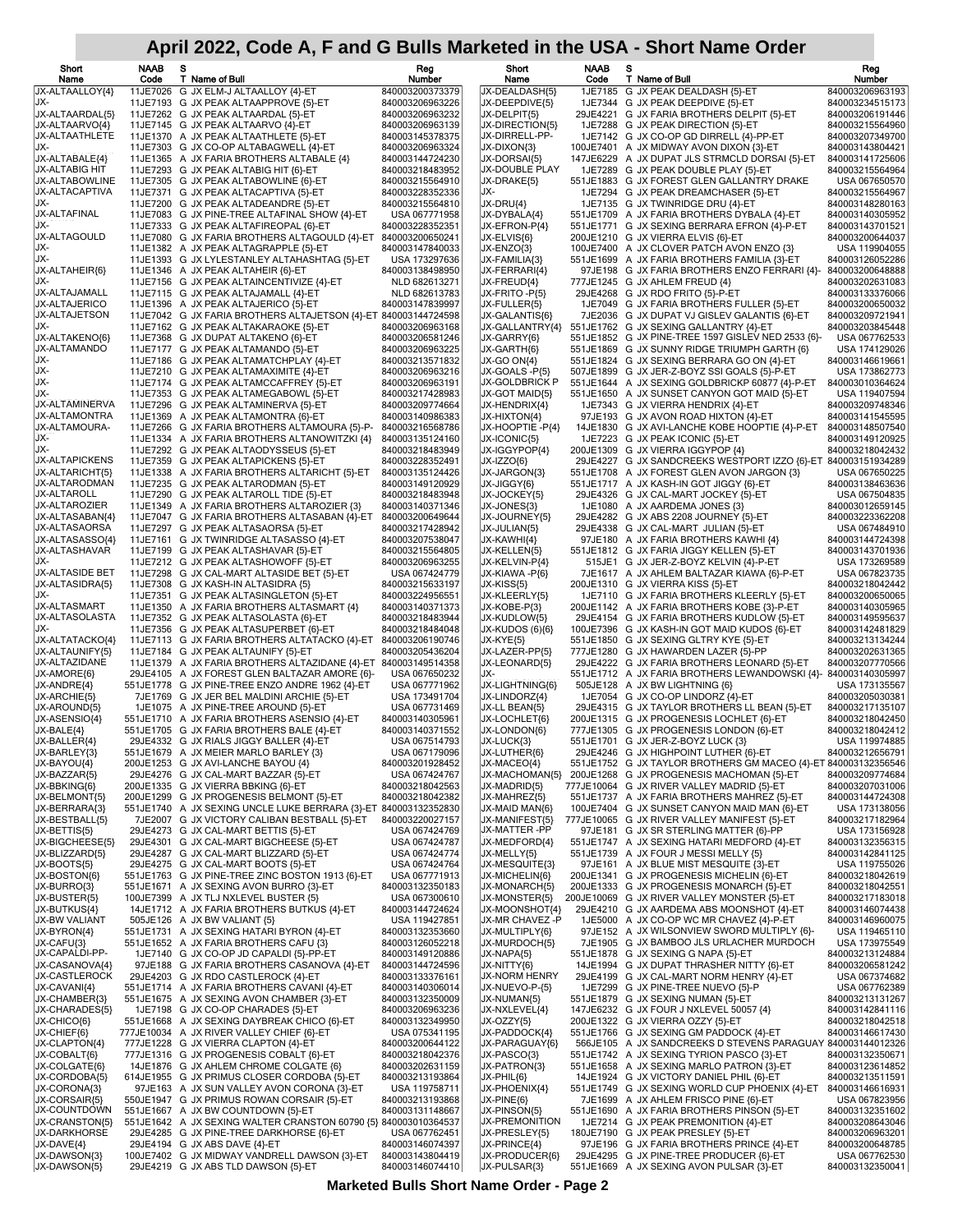| Short<br>Name                       | NAAB<br>Code | s | T Name of Bull                                                                                 | Reg<br>Number                      | Short<br>Name                          | <b>NAAB</b><br>Code | s | T Name of Bull                                                                        | Reg<br>Number                      |
|-------------------------------------|--------------|---|------------------------------------------------------------------------------------------------|------------------------------------|----------------------------------------|---------------------|---|---------------------------------------------------------------------------------------|------------------------------------|
| JX-PURSUE{4}                        |              |   | 551JE1732 G JX SEXING GOT MAID PURSUE {4}-ET                                                   | 840003132353767                    | <b>MIGHTY</b>                          |                     |   | 29JE4079 A DUTCH HOLLOW MIGHTY-ET                                                     | 840003131737628                    |
| JX-QUENTIN{5}                       |              |   | 551JE1845 G JX SEXING GLTRY QUENTIN {5}-ET                                                     | 840003213134227                    | MIKE                                   |                     |   | 330JE1 G O.F. DISCO MIKE                                                              | USA 067198238                      |
| JX-RANSOM{3}                        |              |   | 551JE1707 A JX ALL LYNNS AVON RANSOM {3}                                                       | USA 119874381                      | <b>MIRROR</b>                          |                     |   | 203JE1638 A SUNSET CANYON MIRROR-ET                                                   | USA 118808990                      |
| JX-REDROCK{4}<br>JX-RHUSS{6}        |              |   | 29JE4263 G JX RDO REDROCK {4}-ET<br>551JE1781 G JX SEXING GM RHUSS {6}-ET                      | 840003133376034<br>840003146625424 | MONSTER-P{6}<br>MOONGLADE              |                     |   | 507JE2000 G FOUR J MONSTER {6}-P-ET<br>1JE7230 G TOG MOONGLADE-ET                     | 840003209703049<br>840003209969334 |
| JX-RIVER{5}                         |              |   | 551JE1808 G JX TAYLOR JIGGY RIVER {5}-ET                                                       | 840003143701931                    | MOONSHINE                              |                     |   | 182JE1026 G VERJATIN MOONSHINE-ET                                                     | CAN 110974992                      |
| JX-SANTANA{5}                       |              |   | 200JE1331 G JX VIERRA SANTANA {5}-ET                                                           | 840003218042534                    | <b>MOREZ</b>                           |                     |   | 551JE1844 G SEXING DASH MOREZ-ET                                                      | 840003213134223                    |
| JX-SILAS{5}                         |              |   | 97JE145 A JX CAL-MART HARRIS SILAS {5}                                                         | USA 067294362                      | <b>MOVER</b>                           |                     |   | 200JE10033 A RIVER VALLEY MAC MOVER-ET                                                | USA 075341176                      |
| JX-SINATRA{4}<br>JX-SKALSKI -P{5}   |              |   | 200JE1220 G JX VIERRA SINATRA {4}-ET<br>614JE1929 G JX S-S-I VICTORY L SKALSKI {5}-P-ET        | 840003200644168<br>840003217272537 | <b>MR SMITH</b><br>MR SWAGGER          |                     |   | 551JE1797 G KASH-IN MR SMITH-ET<br>7JE1605 A TRIPLE-T-CF MR SWAGGER-ET                | 840003149286928<br>840003128791561 |
| JX-SOUL{4}                          |              |   | 203JE1422 A JX WILSONVIEW MARVEL SOUL {4}-ET                                                   | USA 118313166                      | MUDBUG{6}                              |                     |   | 777JE948 G ROWLEYS MUDBUG {6}-ET                                                      | 840003201928447                    |
| JX-STARGATE{5}                      |              |   | 1JE7300 G JX PEAK STARGATE {5}-ET                                                              | 840003215564965                    | MURMUR{5}                              |                     |   | 97JE6549 A ISNZ OKURA LIKA MURMUR S3J {5}                                             | NZL 000306549                      |
| JX-STONEY{3}<br>JX-SULLY{6}         |              |   | 14JE769 A JX SPRING CREEK MARLO STONEY {3}-<br>97JE165 A JX FOREST GLEN MONUMENT SULLY {6}     | 840003011730374<br>USA 119889365   | <b>NICKLAUS</b>                        |                     |   | 507JE1928 G VICTORY THRASHER NICKLAUS-ET                                              | 840003217271900                    |
| JX-TAGGERES{4}                      |              |   | 29JE4202 G JX RDO TAGGERES {4}-ET                                                              | 840003137788997                    | NIGEL - PP                             |                     |   | 566JE109 G WETUMPKA LISTOWEL NIGEL-PP                                                 | USA 067339324                      |
| JX-THANOS{4}                        |              |   | 97JE194 G JX FARIA BROTHERS THANOS {4}-ET                                                      | 840003149595911                    | <b>OCCIPITALIS</b>                     |                     |   |                                                                                       |                                    |
| JX-THEBOSS{6}                       |              |   | 200JE1334 G JX VIERRA THEBOSS {6}-ET                                                           | 840003218042562                    | <b>OCTOBERFEST</b>                     |                     |   | 97JE204 G TOG OCCIPITALIS-ET<br>182JE1013 G VERJATIN OCTOBERFEST                      | 840003131225261<br>CAN 110768710   |
| JX-THRASHER{6}<br>JX-TIPPER{3}      |              |   | 7JE1758 G JX CDF JLS PILGRIM THRASHER {6}-ET<br>551JE1677 A JX SEXING AVON TIPPER {3}-ET       | 840003006436075<br>840003132350177 | OLIVER-P                               |                     |   | 7JE1219 A DUTCH HOLLOW OLIVER-P                                                       | USA 067184544                      |
| JX-TOBASCO{4}                       |              |   | 97JE189 G JX FARIA BROTHERS TOBASCO {4}-ET                                                     | 840003144724629                    | <b>OLYMPIAN</b>                        |                     |   | 224JE2370 F SUNNYDAWN OLYMPIAN                                                        | GBR 000055862                      |
| JX-TOO SHORT{3}                     |              |   | 535JE100 A JX FARIA BROTHERS TOO SHORT {3}-ET                                                  | 840003124526295                    | <b>OMNIBUS</b><br><b>ONTIME STAG</b>   |                     |   | 97JE14502 F ISNZ GLEN LEITH DEGREE OMNIBUS<br>224JE2284 F FOURCROSSES ONTIME STAG     | NZL 000314502<br>GBR 000055596     |
| JX-TORYN{5}                         |              |   | 1JE7108 G JX FARIA BROTHERS TORYN {5}-ET                                                       | 840003200650040                    | <b>ORBICULARIS</b>                     |                     |   | 97JE203 G TOG ORBICULARIS-ET                                                          | 840003203347248                    |
| JX-TROOPER{4}<br>JX-TUPAC{5}        |              |   | 29JE4204 G JX DODAN LH TROOPER {4}<br>200JE1346 G JX VIERRA TUPAC {5}-ET                       | 840003203116924<br>840003218042593 | OSCAR-P                                |                     |   | 566JE108 G DUTCH HOLLOW OSCAR-P-ET                                                    | 840003148600877                    |
| JX-TYRION{2}                        |              |   | 203JE1632 A JX FARIA BROTHERS TYRION {2}-ET                                                    | 840003011610092                    | OVERALLS                               |                     |   | 7JE2022 G ROWLEYS 80 CALIBAN OVERALLS-ET                                              | 840003230110523                    |
| JX-TYWIN{4}                         |              |   | 535JE61 A JX FARIA BROTHERS TYWIN {4}-ET                                                       | 840003011610094                    | <b>PATRONUS</b>                        |                     |   | 507JE1987 G AHLEM MIAMI PATRONUS-ET                                                   | 840003213753889                    |
| JX-VALI{5}                          |              |   | 321JE101 G JX ALL LYNNS HARRIS VALI {5}                                                        | USA 172966184                      | PHAROAH                                |                     |   | 566JE106 A GOLDEN DREAM AMERICAN PHAROAH-P                                            | USA 172553124                      |
| JX-VANDER{6}<br>JX-VERCON{4}        |              |   | 97JE211 G JX ALL LYNNS VANDER {6}<br>97JE209 G JX D&E VERCON {4}-ET                            | USA 174149114<br>840003148508097   | PHILIP                                 |                     |   | 182JE1041 G PINE-TREE DELLA PHILIP 1987-P-ET                                          | USA 067771987                      |
| JX-VERIZON{4}                       |              |   | 29JE4176 G JX CAL-MART VERIZON {4}-ET                                                          | USA 067374660                      | PILOT<br><b>PITTSFIELD P</b>           |                     |   | 522JE1860 G ISAU DORNOCH JETFIGHTER PILOT<br>551JE1884 G TOG PITTSFIELD 38801-P-ET    | AUS 000792270<br>840003209969743   |
| JX-VIGKUS{6}                        |              |   | 551JE1851 G JX PINE-TREE GM VIGKUS {6}-ET                                                      | USA 067762444                      | PLUNDER                                |                     |   | 97JE206 G PROGENESIS PLUNDER-ET                                                       | 840003209774570                    |
| JX-VYTON{5}                         |              |   | 551JE1863 G JX SEXING JIG VYTON {5}-ET                                                         | 840003146622206                    | POLLEN                                 |                     |   | 551JE1720 G ST-LO BARCELONA POLLEN                                                    | CAN 110150613                      |
| JX-WALNUT{5}<br>JX-WAYLON{3}        |              |   | 29JE4293 G JX CAL-MART WALNUT {5}-ET<br>551JE1691 A JX SEXING TI WAYLON {3}-ET                 | USA 067424792<br>840003132350488   | POPCORN-PP                             |                     |   | 777JE1256 G PINE-TREE POPCORN-PP-ET                                                   | USA 075812150                      |
| JX-WESTPORT{5}                      |              |   | 29JE4117 A JX CAL-MART WESTPORT {5}-ET                                                         | USA 067374603                      | <b>POTOGOLD</b><br>PRESQUE-P           |                     |   | 614JE1908 G CLOVER FARMS JACKS POTOGOLD<br>97JE213 G TOG PRESQUE-P-ET                 | USA 067801412<br>840003209969752   |
| JX-WHOOP{6}                         |              |   | 29JE4254 G JX CAL-MART WHOOP {6}-ET                                                            | USA 067424720                      | <b>PRESTO</b>                          |                     |   | 97JE187 A ST-LO PRESTO-ET                                                             | CAN 110150638                      |
| JX-WILDER{5}                        |              |   | 29JE4228 G JX CAL-MART WILDER {5}-ET                                                           | USA 067424704                      | <b>PRETENDERS</b>                      |                     |   | 200JE1314 G VIERRA PRETENDERS-ET                                                      | 840003218042459                    |
| JX-WILFORK{4}<br>JX-WILLIE{5}       |              |   | 551JE1704 A JX FARIA BROTHERS WILFORK {4}-ET<br>29JE4229 G JX CAL-MART WILLIE {5}-ET           | 840003140371429<br>USA 067424705   | PRINGLE{5}                             |                     |   | 29JE4267 G RDO PRINGLE {5}-ET                                                         | 840003133375994                    |
| JX-WINDSOR{5}                       |              |   | 29JE4247 G JX TAG LANE WINDSOR {5}-ET                                                          | 840003210255122                    | Q IMPULS                               |                     |   | 236JE3 A ISDK Q IMPULS                                                                | DNK 000301592                      |
| JX-WINWOOD{5}                       |              |   | 551JE1751 G JX JER-Z-BOYZ WINWOOD {5}-ET                                                       | USA 173272909                      |                                        |                     |   |                                                                                       |                                    |
| JX-WONKA{5}<br>JX-WORSHIP{5}        |              |   | 29JE4292 G JX CAL-MART WONKA {5}-ET                                                            | USA 067424798<br>USA 067504838     | RAIDER<br>RANCHO{5}                    |                     |   | 147JE6226 A DUPAT DILLAN RAIDER-P-ET<br>147JE6220 A HILMAR PAUL RANCHO {5}            | 840003127607534<br>USA 118378707   |
| JX-WYLIE{5}                         |              |   | 29JE4323 G JX CAL-MART WORSHIP {5}-ET<br>29JE4325 G JX CAL-MART WYLIE {5}-ET                   | USA 067504856                      | RANDOLPH-P                             |                     |   | 54JE909 G TOG RANDOLPH 38821-P-ET                                                     | 840003209969763                    |
| JX-XSTATIC{5}                       |              |   | 1JE7209 G JX CO-OP XSTATIC {5}-ET                                                              | 840003149120924                    | <b>RAZOR SHARP</b>                     |                     |   | 1JE7141 G PEAK RAZOR SHARP-ET                                                         | 840003206963192                    |
| JX-ZANDER{5}                        |              |   | 97JE173 A JX PVF WORLD CUP ZANDER {5}                                                          | USA 172565169                      | <b>RECKLESS</b>                        |                     |   | 7JE1808 G KASH-IN RECKLESS-ET                                                         | 840003201335576                    |
| JX-ZO{4}                            |              |   | 551JE1757 G JX PINE-TREE ENZO DAVID 1908 {4}-ET                                                | USA 067771908<br>840003218042550   | <b>RENFROW</b><br><b>RESPECT</b>       |                     |   | 7JE1800 G S-S-I VICTORY DASHIELL RENFROW-ET<br>7JE1638 A AHLEM KWYNN RESPECT-ET       | 840003203866923                    |
| JX-ZZTOP{5}                         |              |   | 200JE1332 G JX VIERRA ZZTOP {5}                                                                |                                    | ROCKLAND-P                             |                     |   | 1JE7316 G TOG ROCKLAND-P-ET                                                           | USA 067823687<br>840003209969778   |
| KAISER CHIEF                        |              |   | 224JE2316 F SAXOWN KAISER CHIEF                                                                | GBR 000055717                      | <b>ROCKWELL</b>                        |                     |   | 94JE4198 G AHLEM ROCKWELL                                                             | 840003202630990                    |
| KALAHARI                            |              |   | 29JE4073 A FOREST GLEN KALAHARI<br>7JE1980 G BLACK LABEL THRASHING KAMAKAZI-ET 840003219480313 | USA 067650122                      | <b>ROLLER</b>                          |                     |   | 551JE1885 G TOG ROLLER 39545-ET                                                       | 840003217483230                    |
| KAMAKAZI<br><b>KESTREL-P</b>        |              |   | 7JE1630 A PRIMUS COMANCHE KESTREL-P-ET                                                         | 840003006436131                    | <b>ROWAN</b>                           |                     |   | 7JE1760 G YOSEMITE JLS KWYNN ROWAN-ET                                                 | 840003131274492                    |
| KID ROCK                            |              |   | 551JE1772 A MR KATHIES KID ROCK                                                                | 840003128791587                    | SALSA-P                                |                     |   | 7JE1474 A KASH-IN SALSA-P-ET                                                          | 840003013871195                    |
| KNOCK-OUT                           |              |   | 147JE6231 G JER-Z-BOYZ DOMINATOR KNOCK-OUT-ET USA 173567418                                    |                                    | <b>SALVO</b>                           |                     |   | 551JE1799 G KASH-IN SALVO                                                             | 840003142481764                    |
| KOLONEL-PP<br><b>KUSAFIRI</b>       |              |   | 200JE1338 G SANDCREEKS KOLONEL-PP-ET<br>777JE1244 G AHLEM KUSAFIRI                             | 840003210484172<br>840003202631080 | SAMOA P<br>SANCHO{6}                   |                     |   | 265JE6147 G DEU SAMOA-P<br>7JE1909 G SANDCREEKS WESTPORT SANCHO {6}-                  | DEU 360706147<br>840003210484129   |
|                                     |              |   |                                                                                                |                                    | <b>SAVIOR</b>                          |                     |   | 147JE6227 A TATE BENEFACTOR SAVIOR-ET                                                 | 840003006436157                    |
| LADSON                              |              |   | 250JE1852 G S-S-I VICTORY CHROME LADSON-ET                                                     | 840003210011191                    | SAXXON-P                               |                     |   | 202JE604 G RIVER VALLEY NBRAZIL SAXXON-P-ET                                           | 840003133234518                    |
| LASPADA<br>LATITUDE                 |              |   | 551JE1873 G MR CHROME LASPADA-ET<br>200JE1264 G TOG LATITUDE-ET                                | 840003230462392<br>840003203347314 | SCARBOROUGH-                           |                     |   | 1JE7318 G TOG SCARBOROUGH-P                                                           | 840003209969785                    |
| LAWSON                              |              |   | 29JE4270 G ABS 4465 LAWSON-ET                                                                  | 840003146074465                    | <b>SLICK</b><br><b>SOL PP</b>          |                     |   | 551JE1807 G KASH-IN SLICK-ET<br>624JE8001 G DEU RC SOL-PP                             | 840003149286926<br>DEU 539873046   |
| <b>LEGAL PROMISE</b>                |              |   | 203JE1347 A CRF LEGAL PROMISE                                                                  | USA 117722352                      | <b>SOLSTICE</b>                        |                     |   | 777JE1291 G EHRHARDT SOLSTICE-ET                                                      | 840003209907325                    |
| <b>LEMANS</b>                       |              |   | 187JE5369 G ISAU LEMANS                                                                        | AUS A00724347                      | <b>SPIRAL</b>                          |                     |   | 777JE1248 G PROGENESIS SPIRAL-ET                                                      | 840003209774571                    |
| <b>LEMONHEAD</b><br>LEVINE          |              |   | 14JE670 A STEINHAUERS SAMSON LEMONHEAD<br>551JE1784 G VERJATIN LEVINE-ET                       | USA 118662185<br>CAN 110975012     | <b>SPREE</b>                           |                     |   | 11JE984 A RECTORS ABE SPREE                                                           | USA 115842443                      |
| LONESTAR                            |              |   | 94JE4161 G LOST-BROOKE HG LONESTAR                                                             | 840003146779779                    | <b>STACCATO</b><br>STARBUCK            |                     |   | 1JE7226 G TOG STACCATO-ET<br>224JE2275 F POTTERSWALLS STARBUCK                        | 840003131224908<br>GBR 000055607   |
| LOOT                                |              |   | 777JE1138 A PROMETEDOR LOOT-ET                                                                 | USA 067119938                      | <b>STARLORD</b>                        |                     |   | 7JE1726 A PRIMUS CRAZE STARLORD-ET                                                    | 840003141725644                    |
| LUEE{6}                             |              |   | 551JE1803 G SEXING BUBBA LUEE {6}-ET                                                           | 840003143701928                    | <b>STEVE</b>                           |                     |   | 11JE1259 A CDF IRWIN STEVE                                                            | 840003006436334                    |
| LUKE-PP<br>LUSAKA                   |              |   | 202JE609 G COVINGTON COJACK LUKE-PP<br>236JE171 F ISDK VJ DROSTRUPGAARD LUSAKA                 | 840003202129292<br>DNK 000304035   | <b>STURGIS</b>                         |                     |   | 250JE1834 G PRIMUS DASHIELL STURGIS-ET                                                | USA 173774063                      |
|                                     |              |   |                                                                                                |                                    | <b>SUAVECITO</b><br><b>SUGAR DADDY</b> |                     |   | 551JE1796 G KASH-IN SUAVECITO-ET<br>551JE1798 G KASH-IN SUGAR DADDY-ET                | 840003149286905<br>840003149286929 |
| <b>MAC ARTHUR</b>                   |              |   | 202JE601 F ALL LYNNS VERNON MACARTHUR-ET                                                       | USA 118612153                      | <b>SUPERIOR</b>                        |                     |   | 551JE1806 G KASH-IN SUPERIOR-ET                                                       | 840003149286915                    |
| <b>MACHINE</b><br>MAGICIAN          |              |   | 100JE7421 G MR MADDIES COLTON MACHINE<br>7JE1705 A KCJF HIRED MAGICIAN                         | 840003209884647<br>840003138865447 |                                        |                     |   |                                                                                       |                                    |
| MAGNESIUM                           |              |   | 97JE201 G TOG MAGNESIUM W961 8664-ET                                                           | 840003200059621                    | <b>TATE</b><br><b>TELESE</b>           |                     |   | 29JE4087 A FOREST GLEN BANCROFT TATE<br>551JE1814 G SEXING JIGGY TELESE-ET            | USA 067650143<br>840003213134147   |
| <b>MAHOMES</b>                      |              |   | 7JE1907 G RED TOP CHIEF MAHOMES                                                                | 840003213193841                    | <b>TENPENNY</b>                        |                     |   | 777JE1222 G VIERRA TENPENNY-ET                                                        | 840003200644093                    |
| <b>MAID MOORE</b>                   |              |   | 100JE7428 G DG BAR MAID MOORE-ET                                                               | 840003209259190                    | <b>TEQUILA</b>                         |                     |   | 76JE156 A TOWER VUE PRIME TEQUILA-ET                                                  | USA 114816452                      |
| MAID-RITE<br>MALLET                 |              |   | 100JE7382 A SUNSET CANYON MAID-RITE-ET<br>777JE10066 G RIVER VALLEY MALLET-ET                  | USA 119714531<br>840003207031009   | <b>TEXAS</b>                           |                     |   | 7JE1354 A HEARTLAND IRWIN TEXAS-ET                                                    | USA 067312531                      |
| MANUEL                              |              |   | 147JE6210 A HILMAR MERCHANT MANUEL                                                             | USA 117577466                      | <b>TOBEFAMOUS</b><br><b>TOP AGENT</b>  |                     |   | 777JE1320 G LENCREST TOBEFAMOUS<br>1JE7245 G PEAK TOP AGENT-ET                        | CAN 111602150<br>840003149120938   |
| <b>MARGIN</b>                       |              |   | 200JE10075 G RIVER VALLEY MAC MARGIN-ET                                                        | 840003236548441                    | TOPGUN{6}                              |                     |   | 147JE6228 A HILMAR TOPGUN {6}-ET                                                      | USA 119875908                      |
| MARINE                              |              |   | 29JE4195 G ABS MARINE-ET                                                                       | 840003201594484                    | <b>TREND</b>                           |                     |   | 100JE7408 G VERJATIN TREND-ET                                                         | CAN 110768716                      |
| <b>MASERATI</b><br><b>MASTERS</b>   |              |   | 200JE10071 G RIVER VALLEY MASERATI-ET<br>100JE7398 A YOSEMITE KW MASTERS DEGREE-ET             | 840003217183027<br>840003131274413 | TRILOGY-P                              |                     |   | 777JE1276 G AHLEM TRILOGY-P                                                           | 840003202631379                    |
| <b>MATADOR</b>                      |              |   | 551JE1790 G MR MILKSOURCE DAZZLER MATADOR-ET 840003130262082                                   |                                    | TRIPLESTAR{6}<br><b>TRIPP</b>          |                     |   | 97JE13516 F ISNZ BRAEDENE PAS TRIPLESTAR {6}<br>29JE4213 G FOREST GLEN CRAZE TRIPP-ET | NZL 000313516<br>USA 067650436     |
| MATT                                |              |   | 7JE1344 A WILSONVIEW IF MATT-ET                                                                | USA 118367941                      | TUCKER{6}                              |                     |   | 507JE1816 G ROWLEYS 1996 DANIEL TUCKER {6}-ET                                         | 840003201928443                    |
| <b>MAVERICK</b>                     |              |   | 799JE32 G UNIQUE MAVERICK-ET                                                                   | CAN 013356397                      | <b>TULSA</b>                           |                     |   | 29JE4216 G FOREST GLEN TULSA                                                          | USA 067650467                      |
| MAYOR<br><b>MCCOMB</b>              |              |   | 200JE1340 G PROGENESIS MAYOR-ET<br>7JE1874 G ROWLEYS 80 URLACHER MCCOMB-ET                     | 840003218042596<br>840003211412088 | <b>UNCOMMON</b>                        |                     |   | 7JE2023 G VALSIGNA GISLEV UNCOMMON-ET                                                 | 840003221914142                    |
| <b>MEDIATOR</b>                     |              |   | 200JE1345 G PROGENESIS MEDIATOR-ET                                                             | 840003218042589                    |                                        |                     |   |                                                                                       |                                    |
| <b>MEGATRON</b>                     |              |   | 147JE6209 A SUNSET CANYON MEGATRON-ET                                                          | USA 117763696                      | VIP                                    |                     |   | 777JE10003 A RIVER VALLEY VENUS VIP-ET                                                | 840003126479167                    |
| <b>MEMORY</b>                       |              |   | 11JE1243 A PEARLMONT AMAZING MEMORY                                                            | USA 067208570                      | VACUUM-PP<br>VALENCIA                  |                     |   | 29JE4271 G PINE-TREE VACUUM-PP<br>551JE1657 G BW VALENCIA-ET                          | USA 067762325<br>840003126536268   |
| <b>MERCEDES</b><br><b>METALLICA</b> |              |   | 777JE10062 G RIVER VALLEY MERCEDES-ET<br>94JE4236 G MILKSOURCE-FV METALLICA                    | 840003207031003<br>840003205612556 | VALUABLE                               |                     |   | 566JE110 G PINE-TREE DENMARK VALUABLE 2216-                                           | USA 075812216                      |
| MEXY                                |              |   | 551JE1848 G SEXING RHUSS MEXY-ET                                                               | 840003213134239                    | VAULTBOY                               |                     |   | 1JE7324 G PEAK VAULTBOY-ET                                                            | 840003228352371                    |
| MIDWAY                              |              |   | 507JE5078 G RIVER VALLEY THRASHER MIDWAY-ET                                                    | USA 067801435                      | VENETIE                                |                     |   | 551JE1828 G TOG VENETIE 38518-ET                                                      | 840003209969460                    |